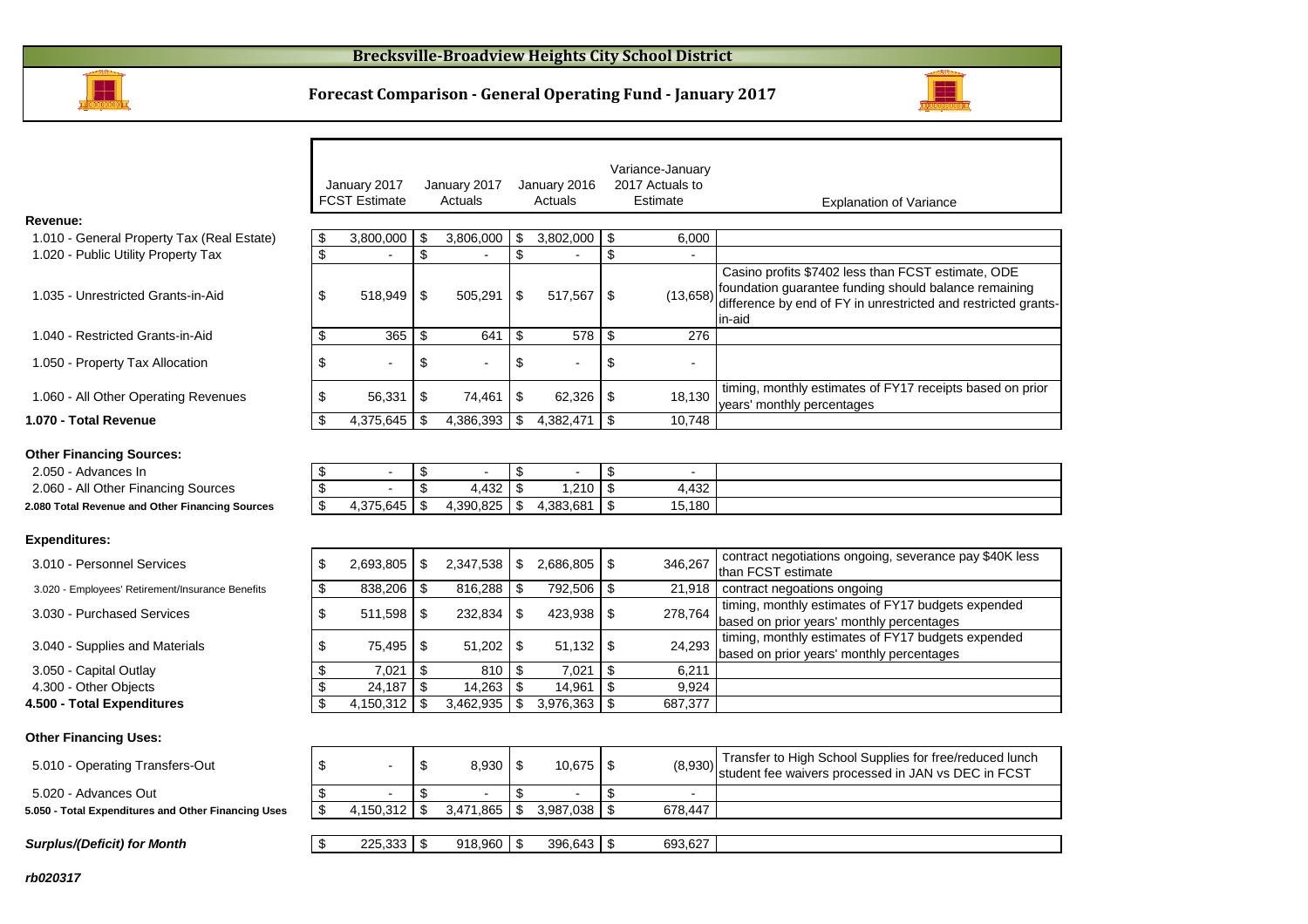#### **Brecksville-Broadview Heights City School District**



#### **Forecast Comparison - General Operating Fund - January 2017**



|                                                        |                |                      |                           |                                   |               |              |                | Variance-Current            |                                                                                                                                                                                                                  |
|--------------------------------------------------------|----------------|----------------------|---------------------------|-----------------------------------|---------------|--------------|----------------|-----------------------------|------------------------------------------------------------------------------------------------------------------------------------------------------------------------------------------------------------------|
|                                                        |                | <b>Current FYTD</b>  |                           | <b>Current FYTD</b>               |               | Prior FYTD   |                | <b>FYTD Actual to</b>       |                                                                                                                                                                                                                  |
|                                                        |                | <b>FCST Estimate</b> |                           | Actuals                           |               | Actuals      |                | <b>FCST Estimate</b>        | <b>Explanation of Variance</b>                                                                                                                                                                                   |
| Revenue:                                               |                |                      |                           |                                   |               |              |                |                             |                                                                                                                                                                                                                  |
| 1.010 - General Property Tax (Real Estate)             | \$             | 18,222,041           |                           | \$18,228,041                      |               | \$17,609,582 | \$             | 6,000                       |                                                                                                                                                                                                                  |
| 1.020 - Public Utility Property Tax                    | \$             | 872.487              | \$                        | 872,487                           | \$            | 879,411      | \$             | $\sim$                      |                                                                                                                                                                                                                  |
| 1.035 - Unrestricted Grants-in-Aid                     | \$             | 3,139,454            | \$                        | 3,129,277                         |               | \$3,152,037  | \$             | (10, 177)                   | Casino profits \$7402 less than FCST estimate, ODE<br>foundation guarantee funding should balance remaining<br>difference by end of FY in unrestricted and restricted<br>grants-in-aid                           |
| 1.040 - Restricted Grants-in-Aid                       | \$             | 2,556                | \$                        | 4,690                             | \$            | 4,051        | \$             | 2,134                       |                                                                                                                                                                                                                  |
| 1.050 - Property Tax Allocation                        | \$             | 2,299,339            | \$                        | 2,177,658                         |               | \$2,422,834  | \$             | (121, 681)                  | timing of receipt of TPP replacment & supplement<br>payments from ODE                                                                                                                                            |
| 1.060 - All Other Operating Revenues                   | \$             | 1,093,199            | \$                        | 1,068,661                         | \$            | 884,860      | \$             | (24, 538)                   | timing, monthly estimates of FY17 receipts based on prior<br>years' monthly percentages                                                                                                                          |
| 1.070 - Total Revenue                                  | \$             | 25,629,076           |                           | \$25,480,814                      |               | \$24,952,775 | \$             | (148, 262)                  |                                                                                                                                                                                                                  |
| <b>Other Financing Sources:</b><br>2.050 - Advances In | \$             | 40.000               | -\$                       | 40.000                            | \$            | 45,250       | \$             | $\sim$                      |                                                                                                                                                                                                                  |
|                                                        |                |                      |                           |                                   |               |              |                |                             |                                                                                                                                                                                                                  |
| 2.060 - All Other Financing Sources                    | \$             | 270                  | \$                        | 9,538                             | \$            | 14,852       | \$             | 9,268                       | received unanticipated premium discount refunds from<br>workers' compensation bureau                                                                                                                             |
| 2.080 Total Revenue and Other Financing Sources        | $\mathfrak{S}$ | 25.669.346           |                           | \$25,530,352                      |               | \$25.012.877 | $\mathfrak{L}$ | (138, 994)                  |                                                                                                                                                                                                                  |
| <b>Expenditures:</b>                                   |                |                      |                           |                                   |               |              |                |                             |                                                                                                                                                                                                                  |
| 3.010 - Personnel Services                             | \$             | 17,919,921           |                           | \$17,258,438                      |               | \$17,469,538 | \$             | 661,483                     | contract negotiations ongoing, severance pay \$40K less<br>than FCST estimate                                                                                                                                    |
| 3.020 - Employees' Retirement/Insurance Benefits       | \$             | 5,950,996            | \$                        | 5,796,865                         |               | \$5,433,677  | \$             | 154,131                     | timing, monthly estimates of FY17 budgets expended<br>based on prior years' monthly percentages, contract<br>negotiations ongoing, workers comp premium reduced<br>\$48K in FY17 from FY16                       |
| 3.030 - Purchased Services                             | \$             | 2,833,698            | \$                        | 2,334,605                         |               | \$2,412,388  | \$             | 499,093                     | timing, monthly estimates of FY17 budgets expended<br>based on prior years' monthly percentages, Peterson<br>Scholarship deductions \$120K below budget estimate<br>based upon prior years' participation growth |
| 3.040 - Supplies and Materials                         | \$             | 636,786              | $\sqrt[6]{\frac{1}{2}}$   | 501,459                           | $\sqrt[6]{2}$ | 575,149      | \$             | 135,327                     | timing, monthly estimates of FY17 budgets expended<br>based on prior years' monthly percentages                                                                                                                  |
| 3.050 - Capital Outlay                                 | \$             | 76,705               | \$                        | 58,099                            | \$            | 77,641       | \$             | 18,606                      | timing, monthly estimates of FY17 budgets expended<br>based on prior years' monthly percentages                                                                                                                  |
| 4.300 - Other Objects                                  | \$             | 400,975              | $\boldsymbol{\mathsf{S}}$ | 365,139                           | \$            | 348,196      | \$             | 35,836                      | timing, monthly estimates of FY17 budgets expended<br>based on prior years' monthly percentages                                                                                                                  |
| 4.500 - Total Expenditures                             |                | 27,819,081           | \$                        | 26,314,605                        |               | \$26,316,589 | \$             | 1,504,476                   |                                                                                                                                                                                                                  |
| <b>Other Financing Uses:</b>                           |                |                      |                           |                                   |               |              |                |                             |                                                                                                                                                                                                                  |
| 5.010 - Operating Transfers-Out                        | \$             | $309,100$   \$       |                           | 304,343                           | -\$           | 308,310      | $\sqrt[6]{3}$  | 4,757                       |                                                                                                                                                                                                                  |
| 5.020 - Advances Out                                   | $\mathfrak{S}$ | $40,000$ \$          |                           | 40.000                            | $\sqrt[6]{3}$ | 40,000       | $\sqrt[6]{3}$  | $\mathcal{L}^{\mathcal{A}}$ |                                                                                                                                                                                                                  |
| 5.050 - Total Expenditures and Other Financing Uses    | \$             | 28, 168, 181         |                           | \$26,658,948                      |               | \$26,664,899 | \$             | 1,509,233                   |                                                                                                                                                                                                                  |
| <b>Surplus/(Deficit) FYTD</b>                          | \$             | $(2,498,835)$ \$     |                           | $(1,128,596)$ \$ $(1,652,022)$ \$ |               |              |                | 1,370,239                   |                                                                                                                                                                                                                  |
|                                                        |                |                      |                           |                                   |               |              |                |                             |                                                                                                                                                                                                                  |

**rb020317**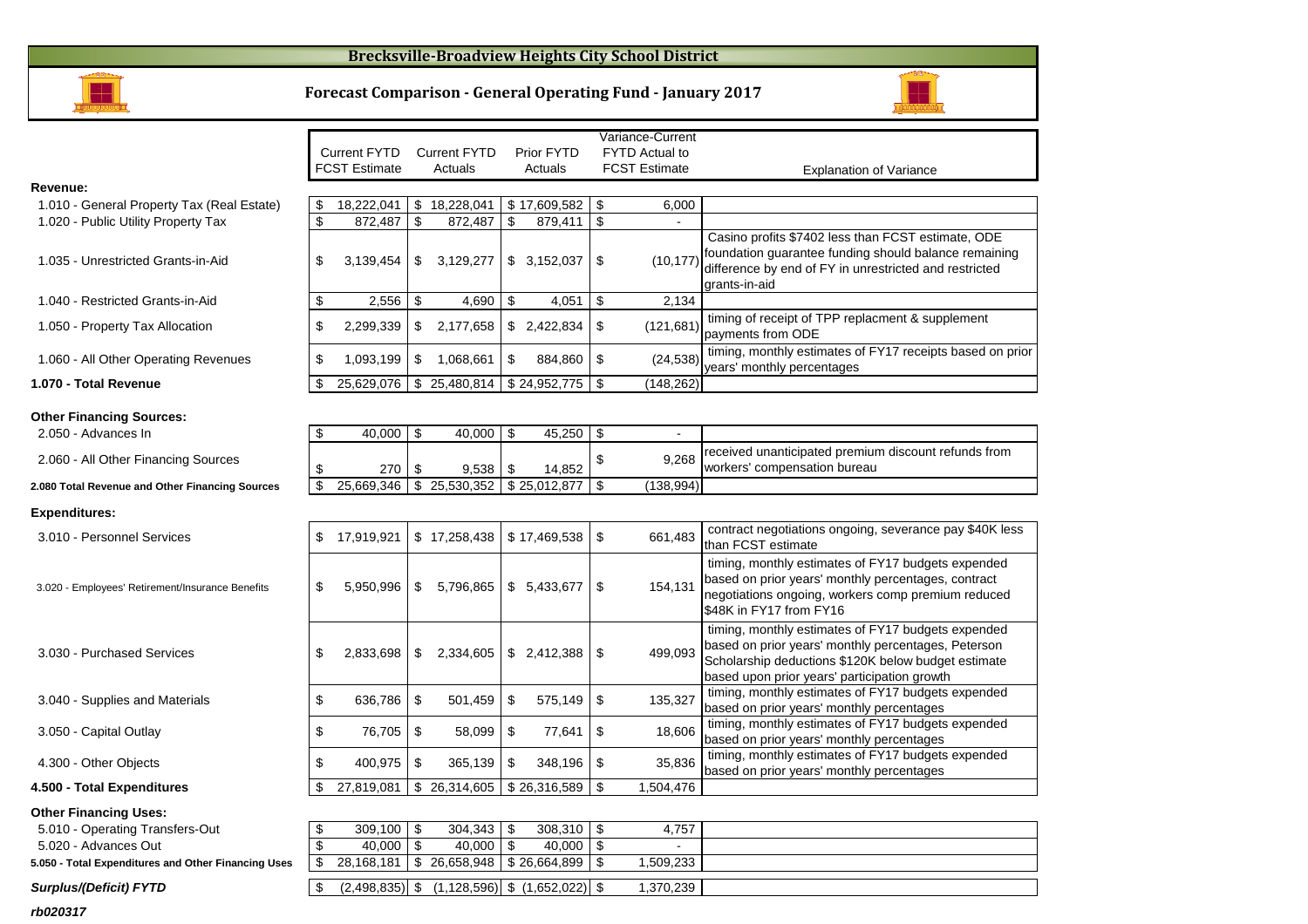|                 | <b>Brecksville-Broadview Heights City School District</b>                           |                      |                          |                                                                     |                          |                                   |                                      |                                 |                    |                         |
|-----------------|-------------------------------------------------------------------------------------|----------------------|--------------------------|---------------------------------------------------------------------|--------------------------|-----------------------------------|--------------------------------------|---------------------------------|--------------------|-------------------------|
|                 |                                                                                     |                      |                          | <b>Revenue Analysis Report - General Operating Fund Only - FY17</b> |                          |                                   |                                      |                                 |                    |                         |
|                 |                                                                                     | <b>Local Revenue</b> |                          |                                                                     | Federal                  |                                   | <b>State Revenue</b>                 |                                 |                    |                         |
| 2016 - 2017     | <b>Taxes</b><br>Real<br><b>Estate</b>                                               | Personal<br>Property | Interest                 | <b>Other</b><br>Local                                               |                          | Unrestricted<br>Grants-<br>in-Aid | Property<br>Tax<br><b>Allocation</b> | Restricted<br>Grants-<br>in-Aid | Non-<br>Operating* | <b>Total</b><br>Revenue |
| July            | 9,502,000                                                                           |                      | 1,554                    | 190,605                                                             | 2,524                    | 419,097                           |                                      | 369                             | 270                | 10,116,418              |
| <b>August</b>   | 4,920,041                                                                           | 872,487              | 32,101                   | 273,195                                                             | 135                      | 519,017                           |                                      | 365                             |                    | 6,617,341               |
| September       |                                                                                     | $\blacksquare$       | 23,668                   | 156,415                                                             | 21,680                   | 421,590                           | $\blacksquare$                       | 362                             |                    | 623,716                 |
| <b>October</b>  |                                                                                     | $\blacksquare$       | 10,156                   | 56,913                                                              | $\overline{\phantom{a}}$ | 432,339                           | 2,177,658                            | 357                             | 6                  | 2,677,429               |
| <b>November</b> |                                                                                     |                      | 14,346                   | 84,821                                                              |                          | 417,817                           |                                      | 1,790                           | 4,830              | 523,604                 |
| <b>December</b> |                                                                                     |                      | 40,669                   | 84,043                                                              | 1,375                    | 414,126                           |                                      | 806                             | 40,000             | 581,019                 |
| January         | 3,806,000                                                                           |                      | 3,984                    | 62,871                                                              | 7,606                    | 505,291                           |                                      | 641                             | 4,432              | 4,390,825               |
| <b>February</b> |                                                                                     |                      | $\blacksquare$           |                                                                     | $\blacksquare$           | $\blacksquare$                    |                                      | $\overline{\phantom{0}}$        |                    | $\blacksquare$          |
| <b>March</b>    | $\overline{\phantom{a}}$                                                            | $\blacksquare$       | $\overline{\phantom{a}}$ | $\overline{\phantom{a}}$                                            | $\overline{\phantom{a}}$ | $\blacksquare$                    |                                      | $\overline{\phantom{a}}$        | $\blacksquare$     | $\blacksquare$          |
| <b>April</b>    |                                                                                     |                      |                          |                                                                     |                          |                                   |                                      |                                 |                    |                         |
| May             |                                                                                     |                      |                          |                                                                     |                          | $\overline{\phantom{a}}$          |                                      |                                 |                    |                         |
| June            |                                                                                     |                      |                          |                                                                     |                          |                                   |                                      |                                 |                    |                         |
| <b>Totals</b>   | \$18,228,041                                                                        | \$872,487            | \$126,479                | \$908,862                                                           | \$33,320                 | \$3,129,277                       | \$2,177,658                          | \$4,690                         | \$49,538           | \$25,530,352            |
| % of Total      | 71.40%                                                                              | 3.42%                | 0.50%                    | 3.56%                                                               | 0.13%                    | 12.26%                            | 8.53%                                | 0.02%                           | 0.19%              |                         |
|                 | *Non-Operating Revenue includes advances in, and refund of prior year expenditures. |                      |                          |                                                                     |                          |                                   |                                      |                                 |                    | rb020317                |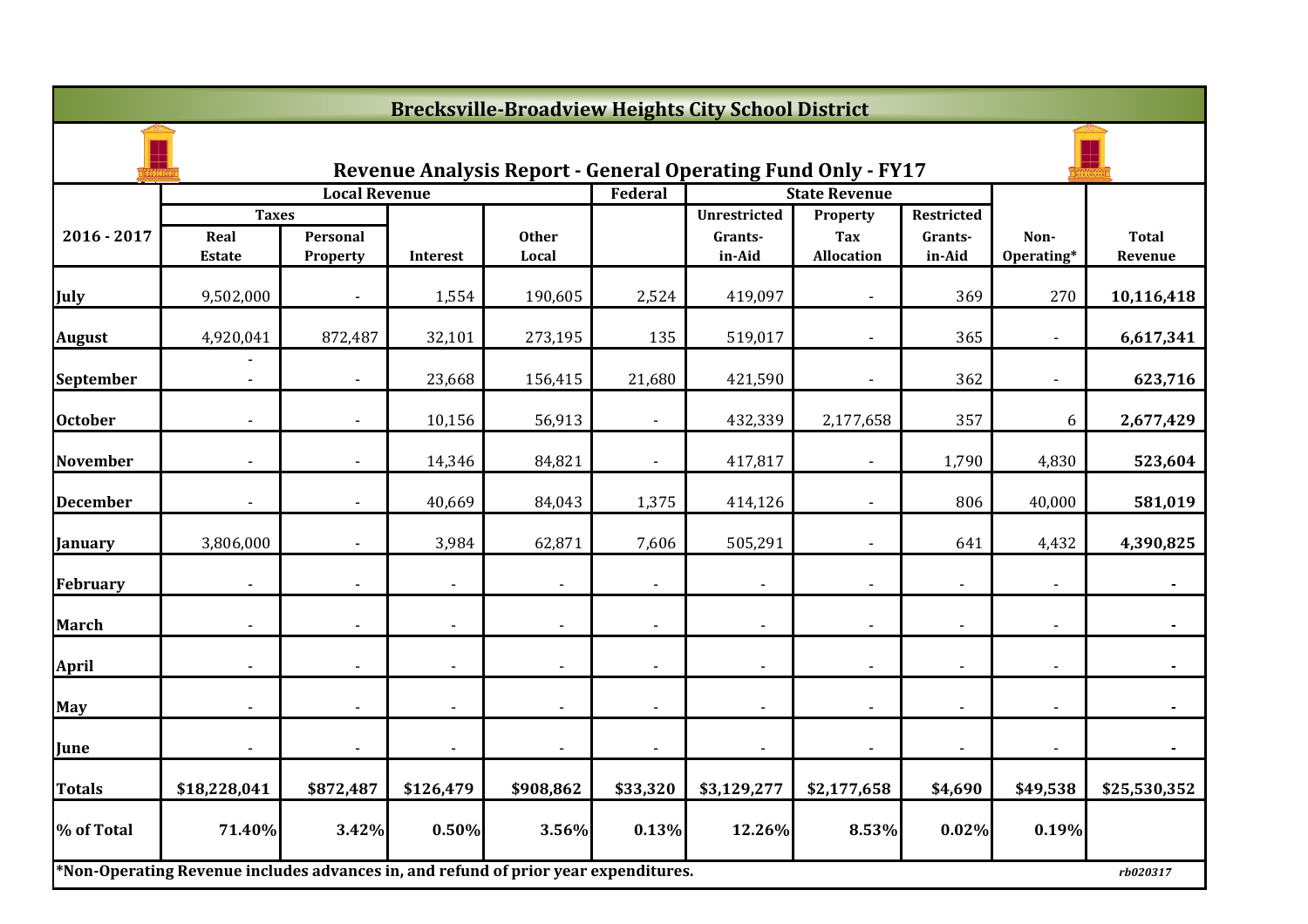|                | <b>Brecksville-Broadview Heights City School District</b>                                                                 |                 |                          |                          |                          |                      |                    |                                 |  |  |  |  |
|----------------|---------------------------------------------------------------------------------------------------------------------------|-----------------|--------------------------|--------------------------|--------------------------|----------------------|--------------------|---------------------------------|--|--|--|--|
|                | <b>Expenditure Analysis Report - General Operating Fund - FY17</b>                                                        |                 |                          |                          |                          |                      |                    |                                 |  |  |  |  |
| 2016-2017      | <b>Salaries</b>                                                                                                           | <b>Benefits</b> | <b>Services</b>          | <b>Supplies</b>          | Equipment                | Dues/<br><b>Fees</b> | Non-<br>Operating* | <b>Total</b><br><b>Expenses</b> |  |  |  |  |
| July           | 2,725,518                                                                                                                 | 763,508         | 392,089                  | 67,695                   | 5,156                    | 58,419               |                    | 4,012,385                       |  |  |  |  |
| August         | 1,833,007                                                                                                                 | 841,868         | 332,335                  | 137,182                  | 7,011                    | 241,453              | 40,000             | 3,432,856                       |  |  |  |  |
| September      | 2,191,845                                                                                                                 | 761,457         | 298,755                  | 76,099                   | 5,255                    | 8,130                |                    | 3,341,541                       |  |  |  |  |
| <b>October</b> | 2,311,200                                                                                                                 | 770,247         | 418,853                  | 66,397                   | 17,311                   | 24,604               |                    | 3,608,612                       |  |  |  |  |
| November       | 2,446,263                                                                                                                 | 806,843         | 324,177                  | 56,520                   | 11,436                   | 6,313                |                    | 3,651,552                       |  |  |  |  |
| December       | 3,403,067                                                                                                                 | 1,036,654       | 335,562                  | 46,364                   | 11,120                   | 11,957               | 295,413            | 5,140,137                       |  |  |  |  |
| January        | 2,347,538                                                                                                                 | 816,288         | 232,834                  | 51,202                   | 810                      | 14,263               | 8,930              | 3,471,865                       |  |  |  |  |
| February       |                                                                                                                           |                 |                          |                          | $\overline{\phantom{a}}$ |                      |                    | $\blacksquare$                  |  |  |  |  |
| March          |                                                                                                                           | $\blacksquare$  | $\blacksquare$           | $\overline{\phantom{a}}$ | $\overline{\phantom{a}}$ | $\blacksquare$       | ÷,                 |                                 |  |  |  |  |
| April          | $\blacksquare$                                                                                                            | $\blacksquare$  | $\overline{\phantom{a}}$ | $\blacksquare$           | $\overline{\phantom{a}}$ | $\blacksquare$       | $\blacksquare$     |                                 |  |  |  |  |
| May            | $\blacksquare$                                                                                                            | $\blacksquare$  | $\blacksquare$           | $\blacksquare$           | $\overline{\phantom{a}}$ | $\blacksquare$       |                    | $\overline{\phantom{a}}$        |  |  |  |  |
| June           |                                                                                                                           |                 |                          |                          | $\overline{\phantom{a}}$ | $\blacksquare$       |                    |                                 |  |  |  |  |
| <b>TOTALS</b>  | \$17,258,438                                                                                                              | \$5,796,865     | \$2,334,605              | \$501,459                | \$58,099                 | \$365,139            | \$344,343          | \$26,658,948                    |  |  |  |  |
| % of Total     | 64.74%                                                                                                                    | 21.74%          | 8.76%                    | 1.88%                    | 0.22%                    | 1.37%                | 1.29%              |                                 |  |  |  |  |
|                | *Non-Operating expenses include advances and transfers out.<br>Operating Fund includes General Fund (001) only for FY2017 |                 |                          |                          |                          |                      |                    | rb020317                        |  |  |  |  |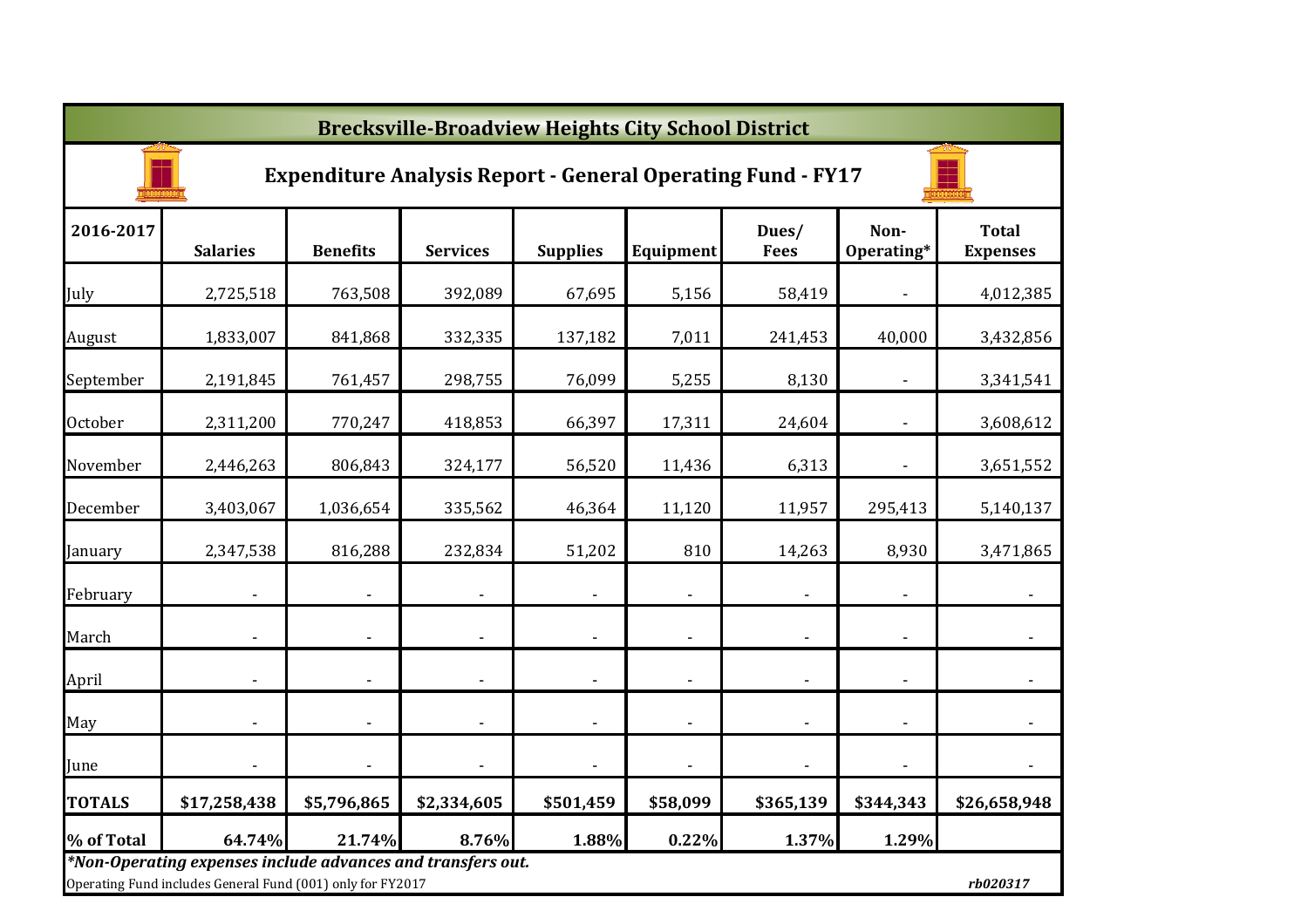|            |                                         |                                |                        |                                      |                        | <b>Brecksville-Broadview Heights City School District</b> |                                  |                       |                           |
|------------|-----------------------------------------|--------------------------------|------------------------|--------------------------------------|------------------------|-----------------------------------------------------------|----------------------------------|-----------------------|---------------------------|
|            |                                         |                                |                        |                                      |                        |                                                           |                                  |                       |                           |
|            | <b>January 31, 2017</b>                 |                                |                        |                                      |                        |                                                           | <b>FINSUMM Financial Summary</b> |                       |                           |
|            |                                         |                                |                        |                                      |                        |                                                           |                                  |                       | rb020317                  |
|            |                                         |                                |                        | "where fine education is a heritage" |                        |                                                           |                                  |                       |                           |
|            |                                         | <b>Beginning</b>               | Monthly                | <b>Fiscal Year</b>                   | Monthly                | <b>Fiscal Year</b>                                        | Current                          |                       | Unencumbered              |
|            | <b>Fund Fund Name</b>                   | <b>Balance</b>                 | <b>Receipts</b>        | <b>To Date</b>                       | <b>Expenditures</b>    | <b>To Date</b>                                            | Fund                             | Current               | Fund                      |
|            |                                         | 7/1/2016                       |                        | Receipts                             |                        | <b>Expenditures</b>                                       | <b>Balance</b>                   | <b>Encumbrances</b>   | <b>Balance</b>            |
| 001        | <b>General Fund</b>                     | \$10,647,647.98                | \$4,390,824.14         | \$25,530,352.46                      | \$3,471,864.85         | \$26,658,947.01                                           | \$9,519,053.43                   | \$1,710,588.30        | \$7,808,465.13            |
| 002        | <b>Bond Retirement</b>                  | \$3,461,042.53                 | \$283,000.00           | \$1,712,231.25                       | \$0.00                 | \$2,443,863.34                                            | 2,729,410.44                     | \$0.00                | 2,729,410.44              |
| 003<br>004 | Permanent Improvement                   | \$1,243,535.08<br>\$106,453.36 | \$191,000.00<br>\$0.00 | \$1,008,254.19<br>\$25,000.00        | \$154,771.92<br>\$0.00 | \$1,346,746.84<br>\$0.00                                  | 905.042.43<br>131,453.36         | \$69,989.10<br>\$0.00 | 835,053.33                |
| 006        | <b>Building Fund</b><br>Food Service    | \$291,202.79                   | \$116,163.49           | \$799,007.08                         | \$96,036.05            | \$765,428.05                                              | 324,781.82                       | \$361,605.38          | 131,453.36<br>(36,823.56) |
| 007        | <b>Special Trust</b>                    | \$90,053.62                    | \$513.26               | \$38,014.61                          | \$192.91               | \$70,060.03                                               | 58,008.20                        | \$2,109.97            | 55,898.23                 |
| 009        | Uniform Supplies                        | \$146,246.59                   | \$25,321.83            | \$205,513.13                         | \$6,699.96             | \$221,202.91                                              | 130,556.81                       | \$21,828.22           | 108,728.59                |
| 014        | Rotary - Internal Services              | \$163,696.28                   | \$78,894.00            | \$211,967.22                         | \$1,351.73             | \$96,510.92                                               | 279,152.58                       | \$28,675.38           | 250,477.20                |
| 018        | <b>Public School Support</b>            | \$152,259.61                   | \$4,772.21             | \$59,474.92                          | \$4,424.95             | \$54,203.29                                               | 157,531.24                       | \$24,170.85           | 133,360.39                |
| 019        | Other Grants                            | \$213,676.78                   | \$22,220.00            | \$101,804.04                         | \$11,843.26            | \$141,235.61                                              | 174,245.21                       | \$27,950.46           | 146,294.75                |
| 020        | Child Care Fund                         | \$165,409.01                   | \$49,763.13            | \$308,565.13                         | \$29,252.60            | \$296,172.21                                              | 177,801.93                       | \$6,222.47            | 171,579.46                |
| 022        | <b>Unclaimed Funds</b>                  | \$211,000.00                   | \$0.00                 | ( \$211,000.00]                      | \$0.00                 | \$0.00                                                    | 0.00                             | \$0.00                | 0.00                      |
| 200        | <b>Student Managed Funds</b>            | \$131,152.96                   | \$24,620.13            | \$144,193.24                         | \$30,149.58            | \$122,910.47                                              | 152,435.73                       | \$52,635.87           | 99,799.86                 |
| 300        | <b>District Managed Funds</b>           | \$230,776.98                   | \$27,888.48            | \$299,130.55                         | \$39,507.35            | \$292,928.12                                              | 236,979.41                       | \$81,851.67           | 155,127.74                |
| 401        | <b>Auxiliary Services</b>               | \$93,243.62                    | \$31.83                | \$176,768.35                         | \$15,734.69            | \$153,609.72                                              | 116,402.25                       | \$59,391.20           | 57,011.05                 |
| 451        | OneNet (Data Communication)             | \$0.00                         | \$0.00                 | \$5,400.00                           | \$0.00                 | \$5,400.00                                                | 0.00                             | \$0.00                | 0.00                      |
| 499        | Miscellaneous State Grants              | ( \$9,628.69)                  | \$10,000.00            | \$63,915.09                          | \$3,032.65             | \$45,667.30                                               | 8,619.10                         | \$24,421.82           | (15,802.72)               |
| 516        | <b>IDEA-B</b>                           | ( \$13,970.45)                 | \$56,748.87            | \$369,661.08                         | \$43,972.47            | \$361,275.80                                              | (5,585.17)                       | \$227,325.27          | (232, 910.44)             |
| 551        | Title III - Limited English Proficiency | \$0.00                         | \$0.00                 | \$3,701.43                           | \$12,987.74            | \$16,689.17                                               | (12,987.74)                      | \$770.00              | (13,757.74)               |
| 572        | Title I - Disadvantaged Children        | ( \$17, 212.31)                | \$22,628.27            | \$164,174.59                         | \$21,319.57            | \$158,927.57                                              | (11,965.29)                      | \$197.14              | (12, 162.43)              |
| 587        | Preschool                               | \$0.00                         | \$1,201.27             | \$10,938.25                          | \$1,494.71             | \$11,956.12                                               | (1,017.87)                       | \$0.00                | (1,017.87)                |
| 590        | Title II-A - Improving Teacher Quality  | \$14.87                        | \$9,378.52             | \$29,015.93                          | \$9,838.65             | \$33,237.76                                               | (4,206.96)                       | \$7,215.00            | (11, 421.96)              |
| 599        | Miscellaneous Federal Grants            | \$0.00                         | \$19,178.44            | \$19,178.44                          | \$6,136.21             | \$23,156.89                                               | (3,978.45)                       | \$1,000.00            | (4,978.45)                |
|            |                                         |                                |                        |                                      |                        |                                                           |                                  |                       |                           |
|            | <b>Grand Totals (ALL Funds)</b>         | \$17,306,600.61                | \$5,334,147.87         | \$31,075,260.98                      | \$3,960,611.85         | \$33,320,129.13                                           | \$15,061,732.46                  | \$2,707,948.10        | \$12,353,784.36           |
|            |                                         |                                |                        |                                      |                        |                                                           |                                  |                       |                           |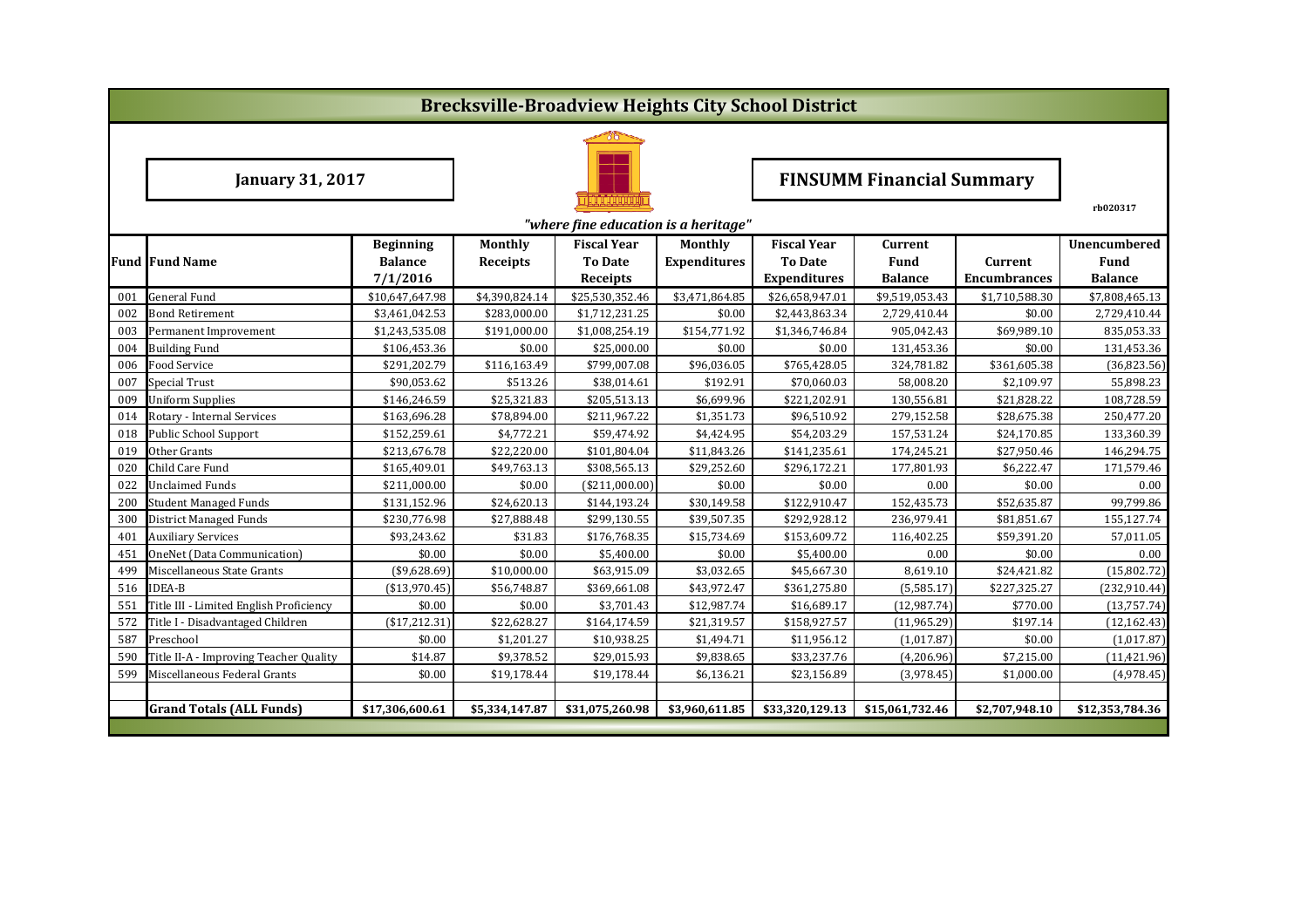### *Brecksville-Broadview Heights Board of Education*



## *Approved Funds for 2016/2017*



|          | This report is a listing of all grant funds authorized and received throughout the 2016/2017 fiscal year. |                   |                   |              |                 |
|----------|-----------------------------------------------------------------------------------------------------------|-------------------|-------------------|--------------|-----------------|
|          |                                                                                                           | <b>Authorized</b> | <b>Non-Public</b> | Monthly      | Amount          |
| Fund     | <b>Description</b>                                                                                        | Amount            | <b>Authorized</b> | Amount       | <b>Received</b> |
|          |                                                                                                           |                   | Amount            | Received     | Project-To-Date |
|          | <b>State Grants</b>                                                                                       |                   |                   |              |                 |
|          | 451/9017 Network Connectivity Subsidy                                                                     | \$10,800.00       | \$0.00            | \$0.00       | \$5,400.00      |
|          |                                                                                                           |                   |                   |              |                 |
|          | 499/9017 BWC Special Education Equipment                                                                  | \$19,915.09       | \$0.00            | \$0.00       | \$19,915.09     |
|          |                                                                                                           |                   |                   |              |                 |
|          | <b>Auxiliary Services</b>                                                                                 |                   |                   |              |                 |
|          | 401/9017 Assumption                                                                                       | \$188,802.09      | \$188,802.09      | \$0.00       | \$94,401.04     |
|          | 401/9117 Lawrence School                                                                                  | \$159,832.59      | \$159,832.59      | \$0.00       | \$113,278.65    |
|          | 401/9217 South Suburban Mont.                                                                             | \$96,180.20       | \$96,180.20       | \$0.00       | \$61,264.75     |
|          |                                                                                                           |                   |                   |              |                 |
|          | <b>CAPA</b>                                                                                               |                   |                   |              |                 |
|          | Ohio Dept. of Health Youth Tobacco                                                                        |                   |                   |              |                 |
| 499/9016 | <b>Reduction Use</b>                                                                                      | \$50,000.00       | \$0.00            | \$0.00       | \$50,000.00     |
|          |                                                                                                           |                   |                   |              |                 |
|          | Ohio Dept. of Health Tobacco Use Prevention                                                               |                   |                   |              |                 |
| 499/9117 | and Cessation                                                                                             | \$80,000.00       | \$0.00            | \$10,000.00  | \$10,000.00     |
|          |                                                                                                           |                   |                   |              |                 |
|          | <b>Total State Funds</b>                                                                                  | \$525,529.97      | \$444,814.88      | \$0.00       | \$354,259.53    |
|          |                                                                                                           |                   |                   |              |                 |
|          | <b>Federal Grants</b>                                                                                     |                   |                   |              |                 |
|          | 516/9016 IDEA-B Special Education FY16                                                                    | \$728,523.07      | \$7,396.17        | \$0.00       | \$728,523.07    |
|          | 516/9017 IDEA-B Special Education FY17                                                                    | \$755,929.66      | \$10,355.20       | \$56,748.87  | \$318,570.87    |
|          |                                                                                                           |                   |                   |              |                 |
|          | 551/9016 Title III Limited English Proficiency FY16                                                       | \$16,222.77       | \$0.00            | \$0.00       | \$16,222.77     |
|          | 551/9017 Title III Limited English Proficiency FY17                                                       | \$19,000.72       | \$0.00            | \$0.00       | \$3,701.43      |
|          |                                                                                                           |                   |                   |              |                 |
|          | 572/9016 Title I FY16                                                                                     | \$287,027.94      | \$4,546.78        | \$0.00       | \$281,951.55    |
|          | 572/9017 Title I FY17                                                                                     | \$316,609.70      | \$3,211.50        | \$22,628.27  | \$113,719.13    |
|          |                                                                                                           |                   |                   |              |                 |
|          | 587/9016 Preschool Special Education FY16                                                                 | \$20,192.98       | \$0.00            | \$0.00       | \$20,192.98     |
|          | 587/9017 Preschool Special Education FY17                                                                 | \$21,019.55       | \$0.00            | \$1,201.27   | \$10,938.25     |
|          |                                                                                                           |                   |                   |              |                 |
|          | 590/9016 Title II-A Improving Teacher Quality FY16                                                        | \$60,082.04       | \$4,026.26        | \$0.00       | \$60,082.04     |
|          | 590/9017 Title II-A Improving Teacher Quality FY17                                                        | \$58,709.77       | \$427.11          | \$9,378.52   | \$17,696.62     |
|          |                                                                                                           |                   |                   |              |                 |
|          | 599/9017 CAPA Drug-Free Communities FY17 (Yr.1)                                                           | \$125,000.00      | \$0.00            | \$19,178.44  | \$19,178.44     |
|          |                                                                                                           |                   |                   |              |                 |
|          | <b>Total Federal Funds</b>                                                                                | \$2,408,318.20    | \$29,963.02       | \$109,135.37 | \$1,590,777.15  |
|          |                                                                                                           |                   |                   |              |                 |
| rb020317 |                                                                                                           |                   |                   |              |                 |
|          |                                                                                                           |                   |                   |              |                 |
|          |                                                                                                           |                   |                   |              |                 |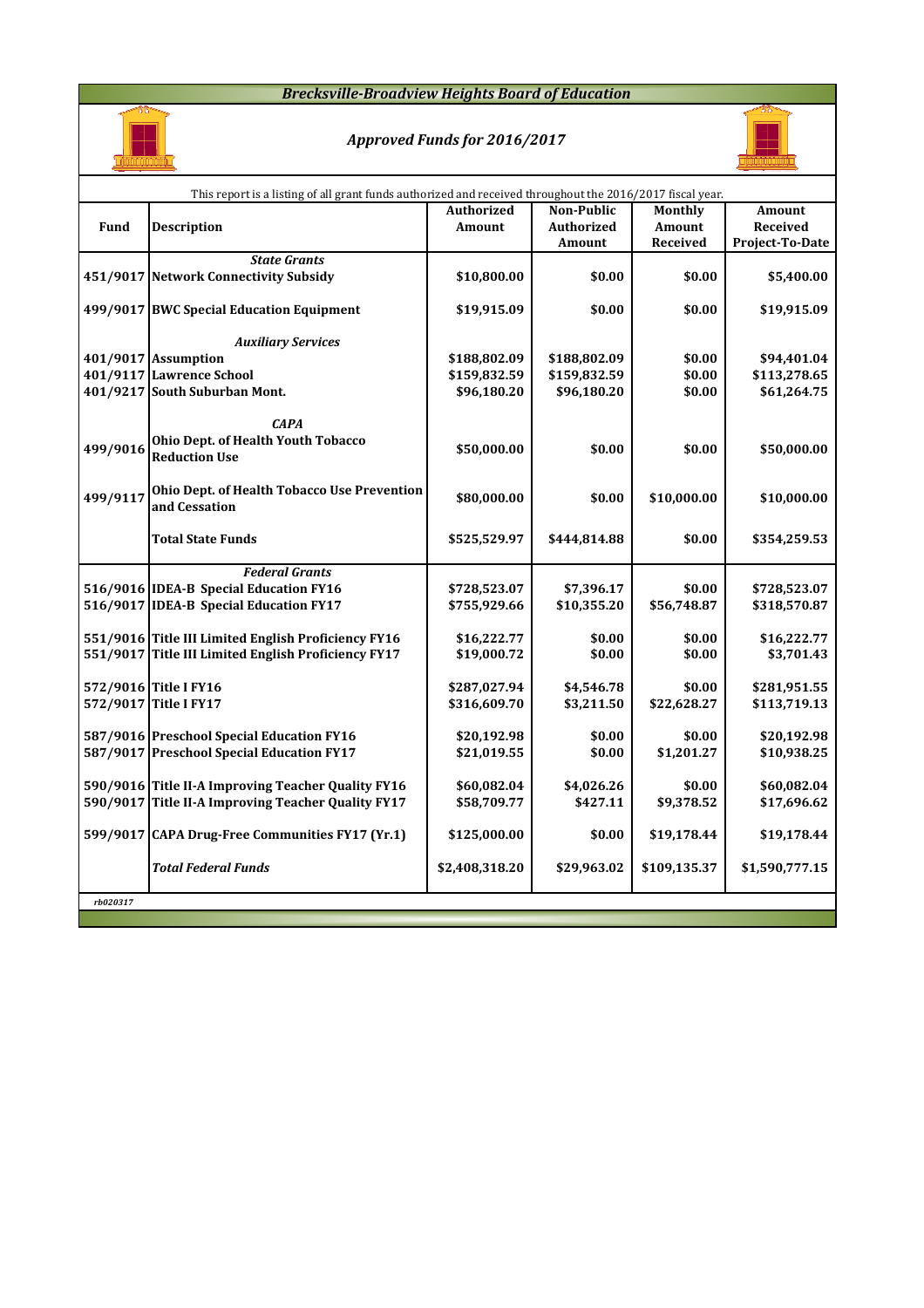*Brecksville-Broadview Heights Board of Education*

# *Record of Advances for 2016/2017*



**INITIAL ADVANCE INFORMATION ADVANCE RETURN Date Board FROM TO Fund Date Approved Resolution Fund Fund Name Amount Returned Amount** 8/25/2016 001 009 Uniform School \$40,000.00 12/13/2016 \$40,000.00 Supplies **\$40,000.00 \$40,000.00 \$0.00** *rb020317 as of 01/31/17 Advances Outstanding TOTAL Advances for 2016-2017*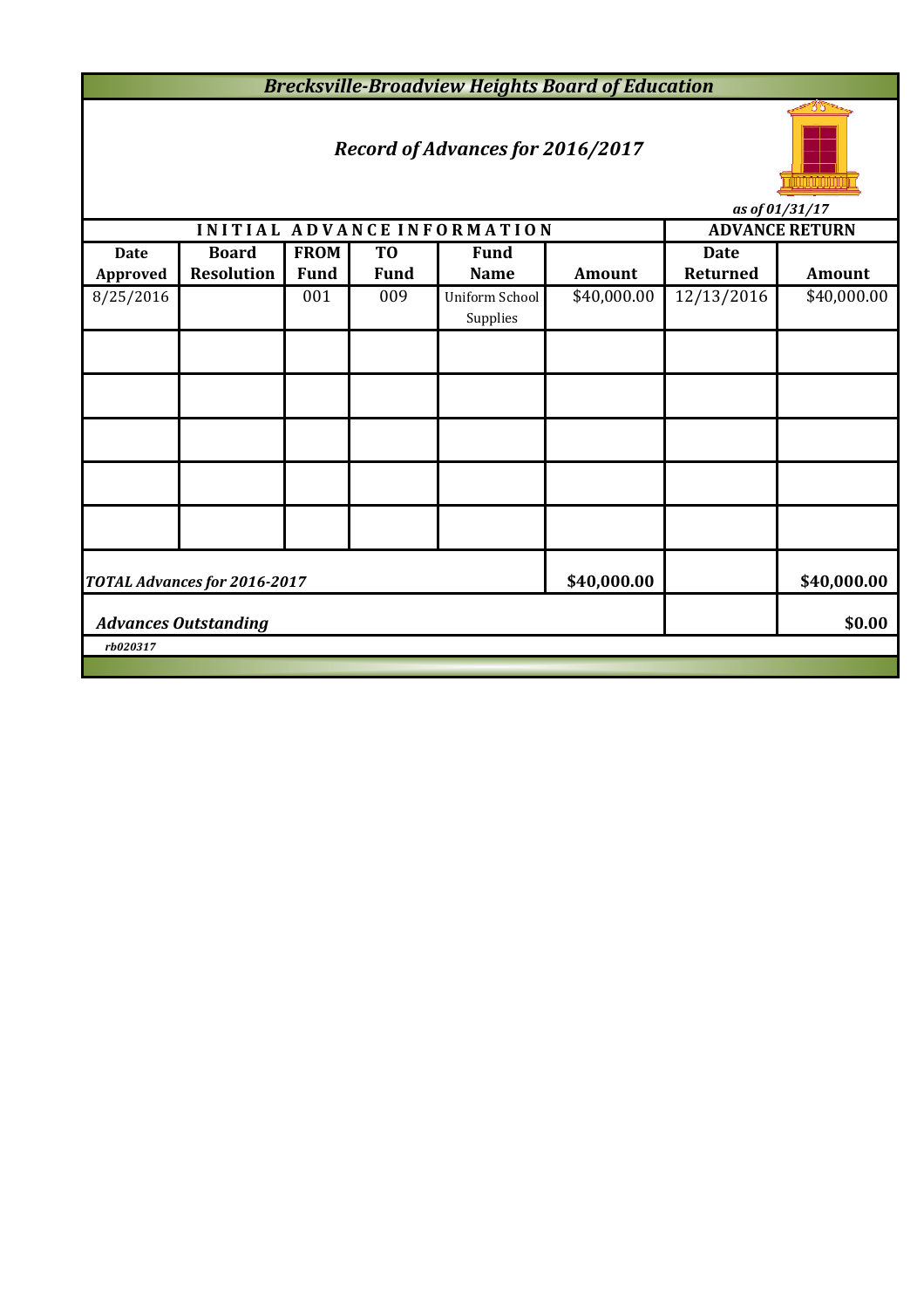| <b>Brecksville-Broadview Heights City School District</b> |                            |                     |                     |
|-----------------------------------------------------------|----------------------------|---------------------|---------------------|
|                                                           | <b>Cash Reconciliation</b> |                     |                     |
|                                                           | <b>January 31, 2017</b>    |                     |                     |
| <b>FINSUM Balance</b>                                     |                            |                     | \$<br>15,061,732.46 |
| <b>Bank Balance:</b>                                      |                            |                     |                     |
| Citizens Bank - General                                   |                            | \$<br>4,476,211.94  |                     |
|                                                           |                            |                     |                     |
| <b>Investments:</b>                                       |                            |                     |                     |
| <b>STAR Ohio</b>                                          | 1,895.99                   |                     |                     |
| Meeder Investment Management                              | 11,025,300.10              |                     |                     |
| <b>First Federal</b>                                      | 8,370.08                   |                     |                     |
| Westfield Bank Money Market                               | 11,030.69                  |                     |                     |
| <b>Westfield Bank ICS</b>                                 | 4,785.35                   |                     |                     |
|                                                           |                            | \$<br>11,051,382.21 |                     |
| <b>Petty Cash:</b><br>Chippewa                            | 100.00                     |                     |                     |
| <b>Highland Drive</b>                                     | 100.00                     |                     |                     |
| Hilton                                                    | 100.00                     |                     |                     |
| <b>Central School</b>                                     | 100.00                     |                     |                     |
| Middle School                                             | 150.00                     |                     |                     |
| <b>Student Activity</b>                                   | 300.00                     |                     |                     |
| <b>High School</b>                                        | 150.00                     |                     |                     |
| Transportation                                            | 150.00                     |                     |                     |
| <b>Board Office</b>                                       | 150.00                     |                     |                     |
| Beekeepers                                                | 150.00                     |                     |                     |
|                                                           |                            | \$<br>1,450.00      |                     |
| <b>Change Fund:</b>                                       |                            |                     |                     |
| Middle School Athletics                                   | 200.00                     |                     |                     |
| Middle School Concessions                                 | 150.00                     |                     |                     |
| <b>High School Athletics</b>                              | 4,500.00                   |                     |                     |
| <b>Food Services</b>                                      | 1,097.00                   |                     |                     |
|                                                           |                            | \$<br>5,947.00      |                     |
|                                                           |                            |                     |                     |
| Less: Outstanding Checks-Charter One General              |                            | \$<br>(473, 369.74) |                     |
| <b>Outstanding Deposits/Other Adjustments:</b>            |                            |                     |                     |
| Payroll in transit-void check & FICA adjustment           | 111.05                     |                     |                     |
|                                                           |                            |                     |                     |
|                                                           |                            | \$<br>111.05        |                     |
|                                                           |                            |                     |                     |
| <b>Bank Balance</b>                                       |                            |                     | \$<br>15,061,732.46 |
|                                                           |                            |                     |                     |
| <b>Variance</b>                                           |                            |                     | \$                  |
|                                                           |                            |                     |                     |
| rb020317                                                  |                            |                     |                     |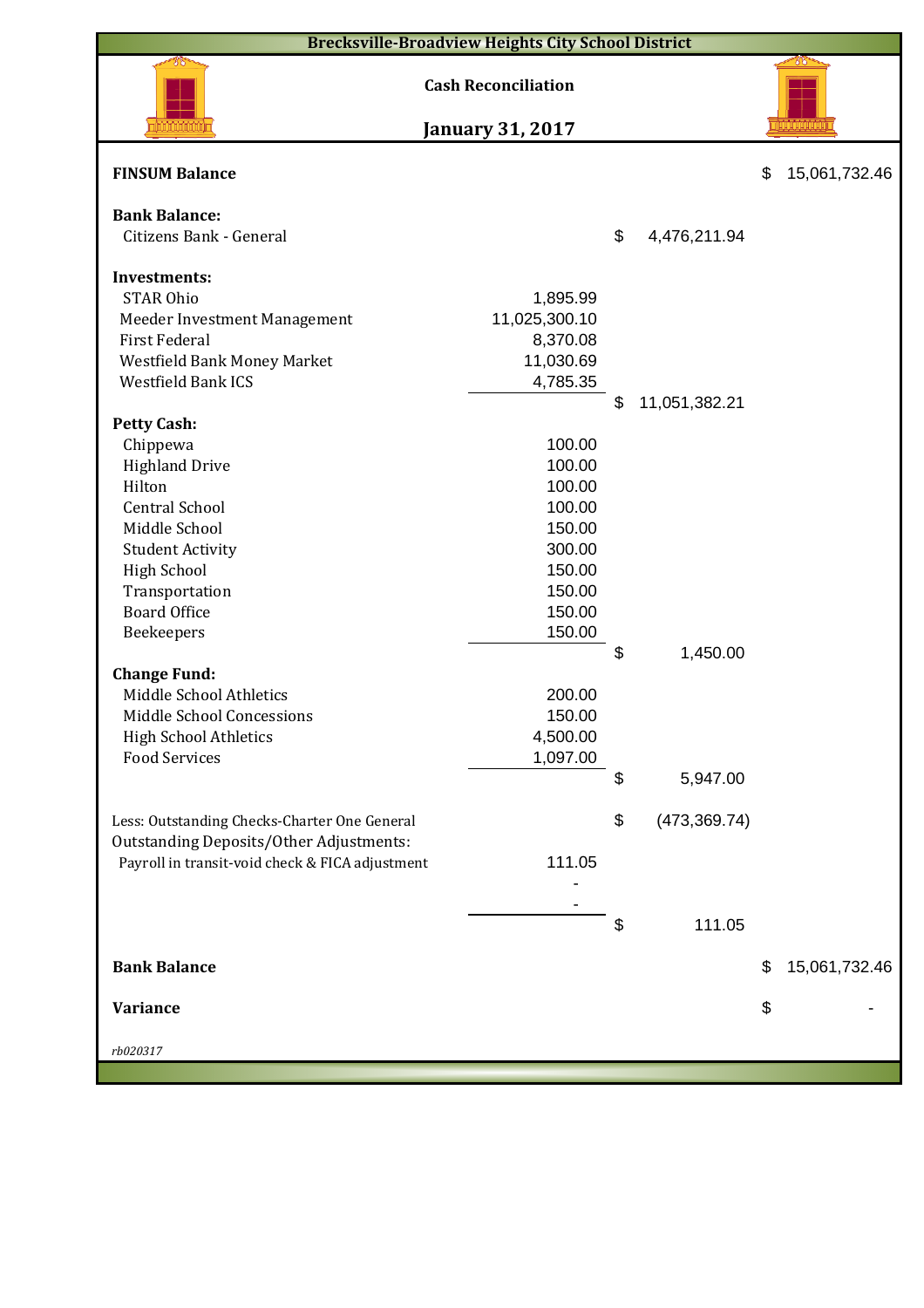|               | <b>Brecksville-Broadview Heights City School District</b> |                             |                                                     |                                      |                                                     |                                                    |                                |                                                      |                                   |
|---------------|-----------------------------------------------------------|-----------------------------|-----------------------------------------------------|--------------------------------------|-----------------------------------------------------|----------------------------------------------------|--------------------------------|------------------------------------------------------|-----------------------------------|
|               |                                                           |                             |                                                     |                                      |                                                     |                                                    |                                |                                                      |                                   |
|               | <b>January 31, 2017</b>                                   |                             |                                                     | <b>Appropriation Summary</b>         |                                                     |                                                    |                                |                                                      |                                   |
|               |                                                           |                             |                                                     |                                      |                                                     |                                                    |                                | rb020317                                             |                                   |
|               |                                                           |                             |                                                     | "where fine education is a heritage" |                                                     |                                                    |                                |                                                      |                                   |
| <b>Fund</b>   |                                                           | <b>FYTD</b><br>Appropriated | <b>Prior FY</b><br>Carryover<br><b>Encumbrances</b> | <b>FYTD</b><br>Expendable            | <b>FYTD</b><br><b>Actual</b><br><b>Expenditures</b> | <b>MTD</b><br><b>Actual</b><br><b>Expenditures</b> | Current<br><b>Encumbrances</b> | <b>FYTD</b><br><b>Unencumbered</b><br><b>Balance</b> | <b>FYTD</b><br>Percent<br>Exp/Enc |
| 001           | <b>General Fund</b>                                       | \$46,428,582.55             | \$464,977.40                                        | \$46,893,559.95                      | \$26,658,947.01                                     | \$3,471,864.85                                     | \$1,710,588.30                 | 18,524,024.64                                        | 60.50%                            |
| 002           | <b>Bond Retirement</b>                                    | \$3,012,889.00              | \$0.00                                              | 3,012,889.00                         | \$2,443,863.34                                      | \$0.00                                             | \$0.00                         | 569,025.66                                           | 81.11%                            |
| 003           | Permanent Improvement                                     | \$2,080,134.75              | \$366,053.75                                        | 2,446,188.50                         | \$1,346,746.84                                      | \$154,771.92                                       | \$69,989.10                    | 1,029,452.56                                         | 57.92%                            |
| 004           | <b>Building Fund</b>                                      | \$0.00                      | \$0.00                                              | 0.00                                 | \$0.00                                              | \$0.00                                             | \$0.00                         | 0.00                                                 | #DIV/0!                           |
| 006           | <b>Food Service</b>                                       | \$1,708,100.00              | \$3,724.58                                          | 1,711,824.58                         | \$765,428.05                                        | \$96,036.05                                        | \$361,605.38                   | 584,791.15                                           | 65.84%                            |
| 007           | <b>Special Trust</b>                                      | \$82,402.00                 | \$0.00                                              | 82,402.00                            | \$70,060.03                                         | \$192.91                                           | \$2,109.97                     | 10,232.00                                            | 87.58%                            |
| 009           | <b>Uniform Supplies</b>                                   | \$261,247.00                | \$492.91                                            | 261,739.91                           | \$221,202.91                                        | \$6,699.96                                         | \$21,828.22                    | 18,708.78                                            | 92.85%                            |
| 014           | Rotary - Internal Services                                | \$445,661.00                | \$182.52                                            | 445,843.52                           | \$96,510.92                                         | \$1,351.73                                         | \$28,675.38                    | 320,657.22                                           | 28.08%                            |
| 018           | Public School Support                                     | \$151,449.00                | \$30.75                                             | 151,479.75                           | \$54,203.29                                         | \$4,424.95                                         | \$24,170.85                    | 73,105.61                                            | 51.74%                            |
| 019           | Other Grants                                              | \$272,251.20                | \$2,257.15                                          | 274,508.35                           | \$141,235.61                                        | \$11,843.26                                        | \$27,950.46                    | 105,322.28                                           | 61.63%                            |
| 020           | Child Care Fund                                           | \$454,176.00                | \$5,499.93                                          | 459,675.93                           | \$296,172.21                                        | \$29,252.60                                        | \$6,222.47                     | 157,281.25                                           | 65.78%                            |
| 022           | <b>Unclaimed Funds</b>                                    | \$0.00                      | \$0.00                                              | 0.00                                 | \$0.00                                              | \$0.00                                             | \$0.00                         | 0.00                                                 | 0.00%                             |
| 200           | <b>Student Managed Funds</b>                              | \$314,766.00                | \$3,942.35                                          | 318,708.35                           | \$122,910.47                                        | \$30,149.58                                        | \$52,635.87                    | 143,162.01                                           | 55.08%                            |
| 300           | District Managed Funds                                    | \$531,020.77                | \$32,471.38                                         | 563,492.15                           | \$292,928.12                                        | \$39,507.35                                        | \$81,851.67                    | 188,712.36                                           | 66.51%                            |
| 401           | <b>Auxiliary Services</b>                                 | \$444,721.36                | \$263.14                                            | 444,984.50                           | \$153,609.72                                        | \$15,734.69                                        | \$59,391.20                    | 231,983.58                                           | 47.87%                            |
| 451           | OneNet (Data Communication)                               | \$10,800.00                 | \$0.00                                              | 10,800.00                            | \$5,400.00                                          | \$0.00                                             | \$0.00                         | 5,400.00                                             | 50.00%                            |
| 499           | Miscellaneous State Grants                                | \$117,500.80                | \$6,785.60                                          | 124,286.40                           | \$45,667.30                                         | \$3,032.65                                         | \$24,421.82                    | 54,197.28                                            | 56.39%                            |
| 516           | <b>IDEA-B</b>                                             | \$764,945.42                | \$28,104.00                                         | 793,049.42                           | \$361,275.80                                        | \$43,972.47                                        | \$227,325.27                   | 204,448.35                                           | 74.22%                            |
| 551           | Title III - Limited English Proficiency                   | \$19,000.72                 | \$0.00                                              | 19,000.72                            | \$16,689.17                                         | \$12,987.74                                        | \$770.00                       | 1,541.55                                             | 91.89%                            |
| 572           | Title I - Disadvantaged Children                          | \$351,723.21                | \$3,205.73                                          | 354,928.94                           | \$158,927.57                                        | \$21,319.57                                        | \$197.14                       | 195,804.23                                           | 44.83%                            |
| 587           | Preschool                                                 | \$21,019.55                 | \$0.00                                              | 21,019.55                            | \$11,956.12                                         | \$1,494.71                                         | \$0.00                         | 9,063.43                                             | 56.88%                            |
| 590           | Title II-A - Improving Teacher Quality                    | \$70,043.95                 | \$0.00                                              | 70,043.95                            | \$33,237.76                                         | \$9,838.65                                         | \$7,215.00                     | 29,591.19                                            | 57.75%                            |
| 599           | Miscellaneous Federal Grants                              | \$125,000.00                | \$0.00                                              | 125,000.00                           | \$23,156.89                                         | \$6,136.21                                         | \$1,000.00                     | 100,843.11                                           | 19.33%                            |
| <b>Totals</b> |                                                           | \$57,667,434.28             | \$917,991.19                                        | \$58,585,425.47                      | $\overline{333,320,129.13}$                         | \$3,960,611.85                                     | \$2,707,948.10                 | \$22,557,348.24                                      | 61.50%                            |